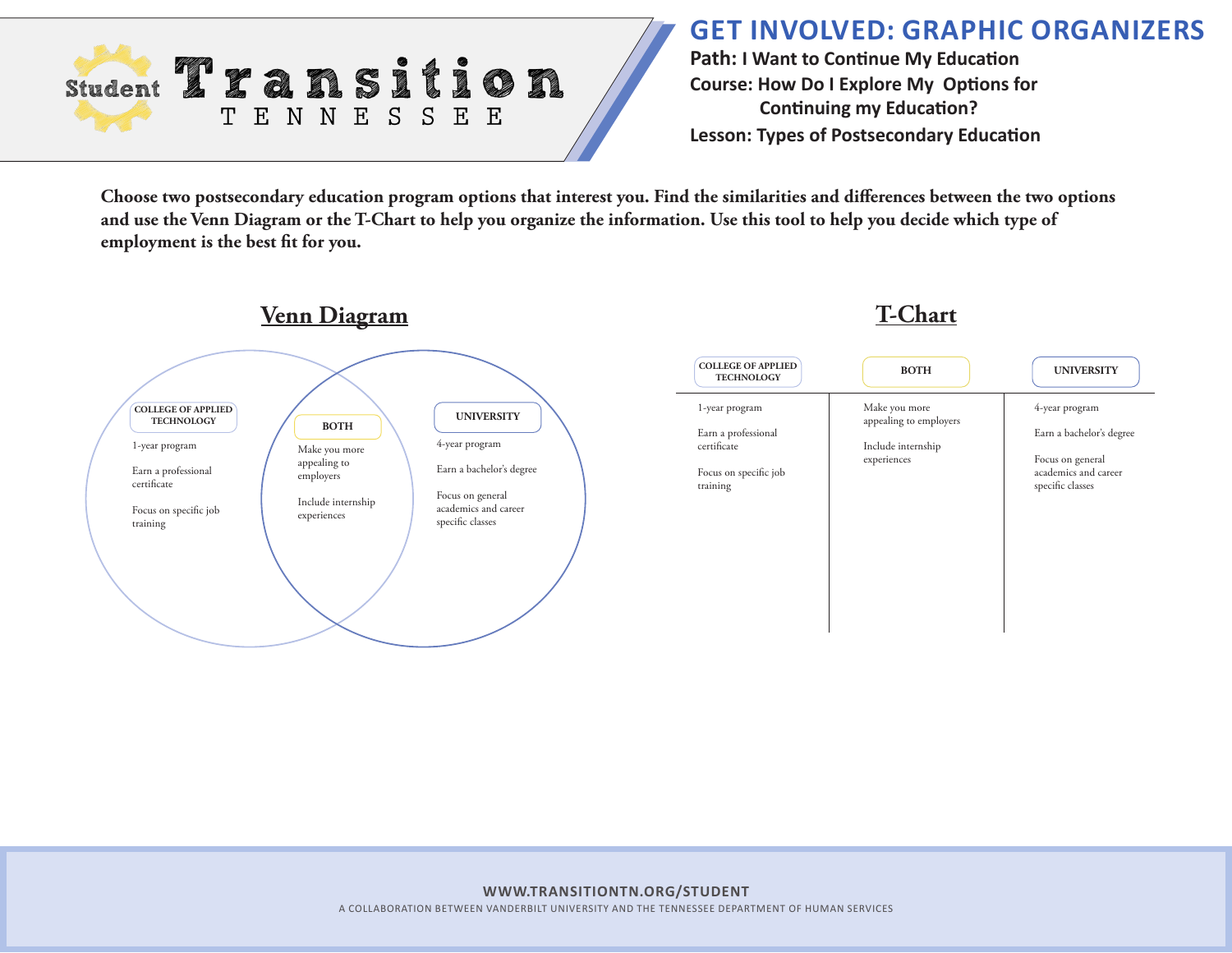## **GET INVOLVED: GRAPHIC ORGANIZERS**



**Path: I Want to Continue My Education Course: How Do I Explore My Options for Continuing my Education? Lesson: Types of Postsecondary Education**

**Venn Diagram**

**WWW.TRANSITIONTN.ORG/STUDENT** A COLLABORATION BETWEEN VANDERBILT UNIVERSITY AND THE TENNESSEE DEPARTMENT OF HUMAN SERVICES